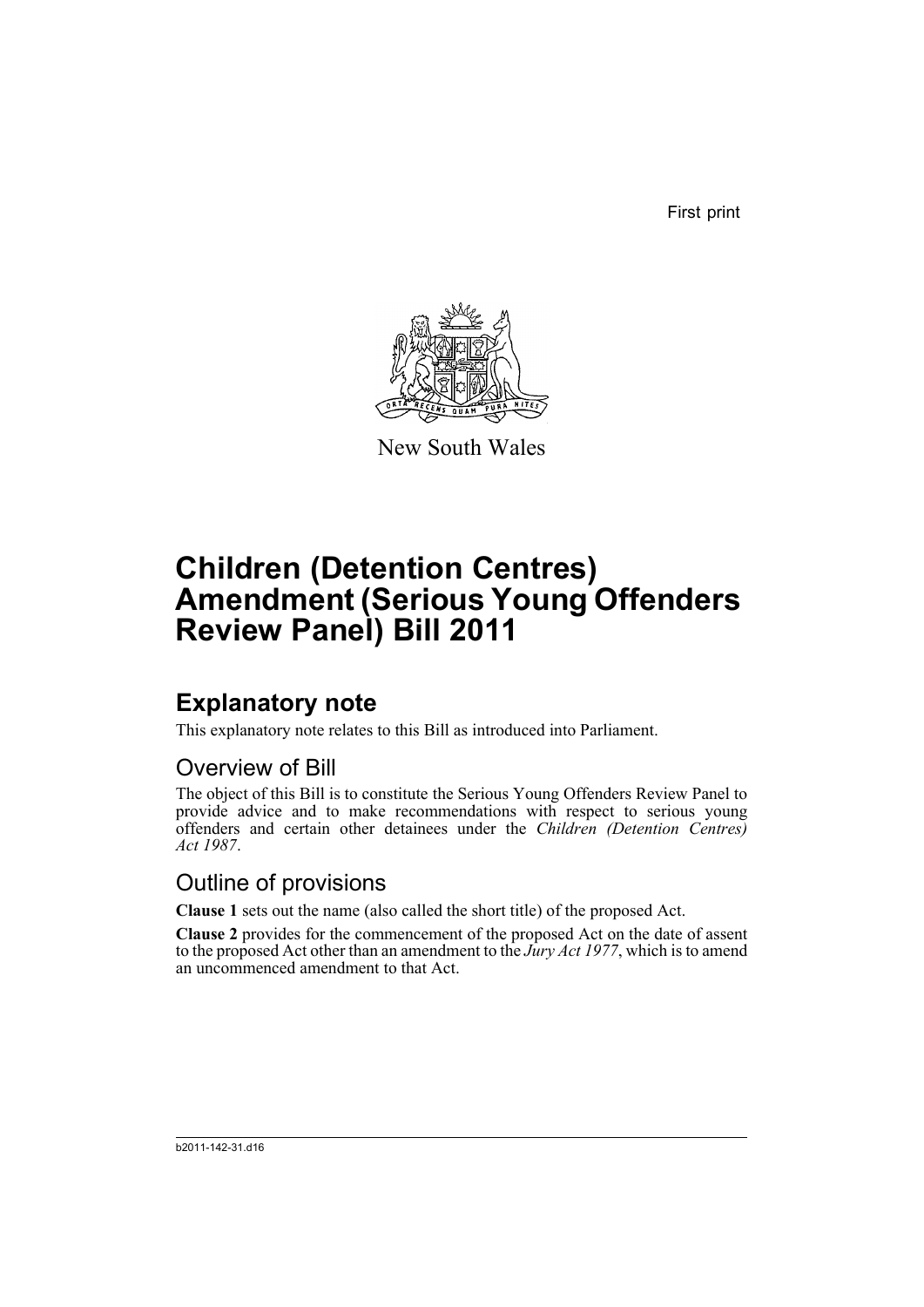Explanatory note

### **Schedule 1 Amendment of Children (Detention Centres) Act 1987 No 57**

**Schedule 1 [4]** inserts proposed Part 4B into the *Children (Detention Centres) Act 1987* (the *Principal Act*). The proposed Part constitutes the Serious Young Offenders Review Panel.

Proposed section 37N defines the terms *Director-General* (the Chief Executive, Juvenile Justice in the Department of Attorney General and Justice or if there is no such position in that Department—the Director-General of that Department) and *serious young offender* (a detainee who has been convicted of a serious children's indictable offence within the meaning of the *Children (Criminal Proceedings) Act 1987*) for the purposes of proposed Part 4B.

Proposed section 37O provides for the Serious Young Offenders Review Panel (the *Review Panel*) to be constituted of between 3 and 6 members appointed by the Minister for Justice (the *Minister*) of whom one is to be a Magistrate, acting Magistrate or retired Magistrate who is to be the Chairperson.

Proposed section 37P sets out the functions of the Review Panel which include providing advice and making recommendations to the Director-General with respect to the classification of serious young offenders who are referred to the Review Panel by the Director-General. The Review Panel is also to provide advice and make recommendations to the Minister or the Director-General with respect to any matter relating to a detainee (including a serious young offender) that is referred to the Review Panel by the Minister or the Director-General.

Proposed section 37Q provides for the matters that the Review Panel must take into consideration when exercising functions with respect to a person who is a serious young offender or other detainee.

Proposed section 37R provides for a report of the Review Panel's activities to be included in the annual report of the Department of Attorney General and Justice.

Proposed section 37S provides for the security of information in circumstances where the provision of the information may adversely affect the security, discipline or good order of a detention centre, endanger a person, jeopardise an investigation or prejudice the public interest.

**Schedule 1 [7]** permits regulations to be made for or with respect to the constitution, functions and procedures of the Review Panel. **Schedule 1 [5] and [6]** make consequential amendments.

**Schedule 1 [9]** inserts a new Schedule 1A into the Principal Act that contains provisions relating to the members of the Review Panel and the procedure of the Review Panel.

**Schedule 1 [1]–[3]** update provisions of the Principal Act as a consequence of the abolition of the Department of Juvenile Justice.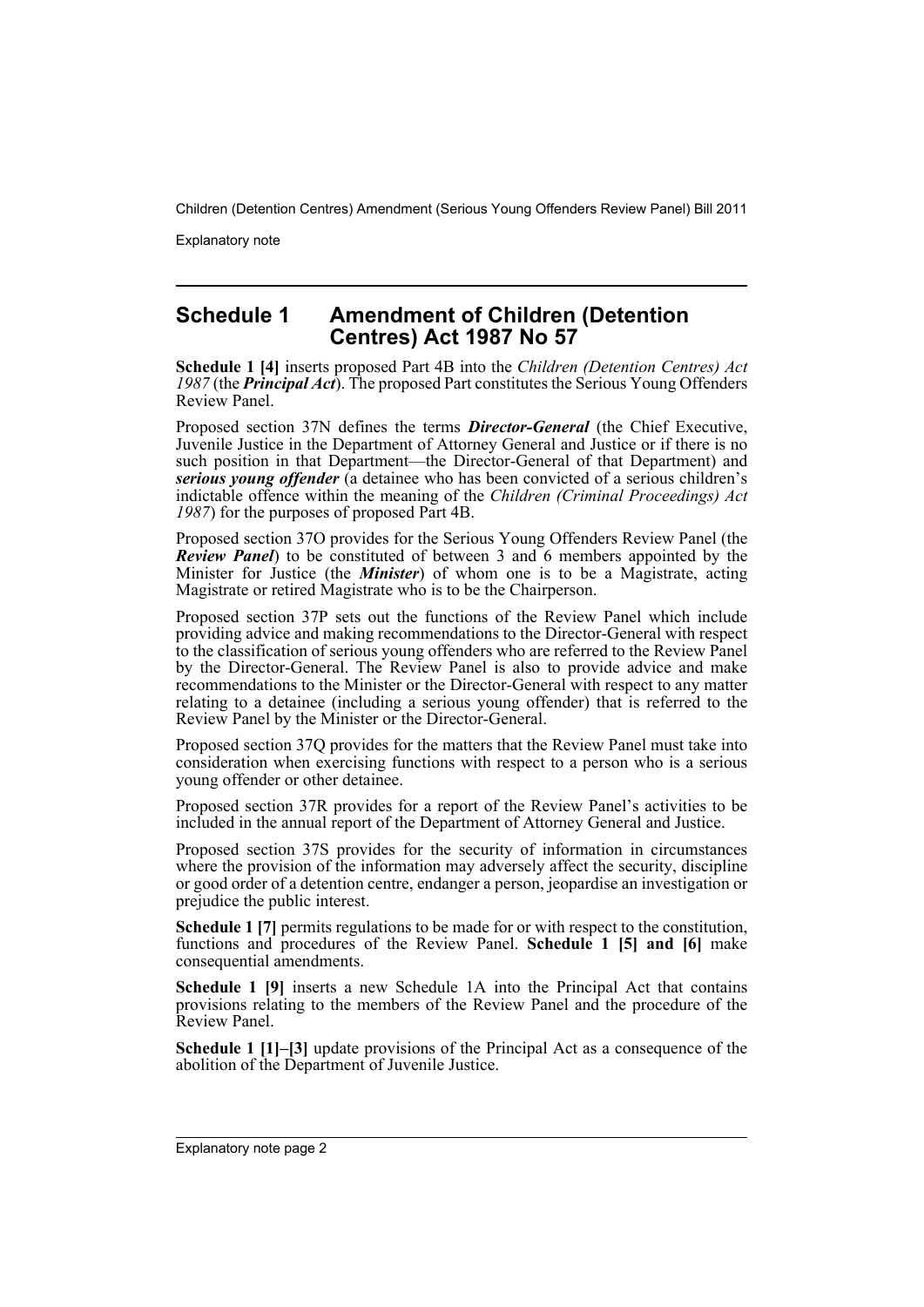Explanatory note

**Schedule 1 [8] and [10]** omit redundant provisions.

**Schedule 1 [11]** authorises the making of savings and transitional regulations.

## **Schedule 2 Amendment of Jury Act 1977 No 18**

**Schedule 2** amends the *Jury Act 1977* to provide that a member of the Review Panel is excluded from jury service while being such a member and for 3 years afterwards.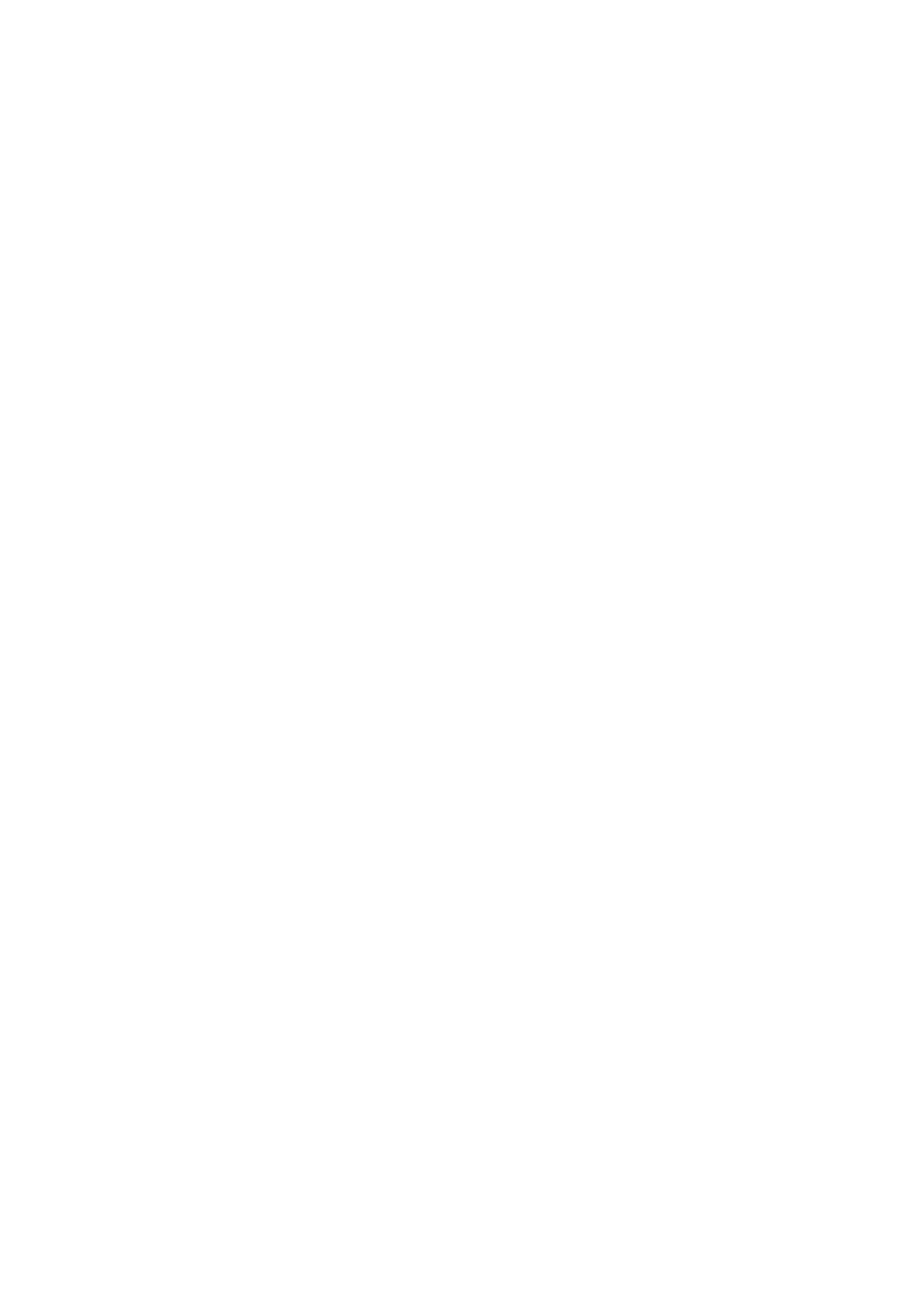First print



New South Wales

# **Children (Detention Centres) Amendment (Serious Young Offenders Review Panel) Bill 2011**

## **Contents**

|                                                                        | Page |
|------------------------------------------------------------------------|------|
| Name of Act                                                            |      |
| Commencement                                                           | 2    |
| Schedule 1 Amendment of Children (Detention Centres) Act 1987<br>No 57 | 3    |
| Schedule 2 Amendment of Jury Act 1977 No 18                            |      |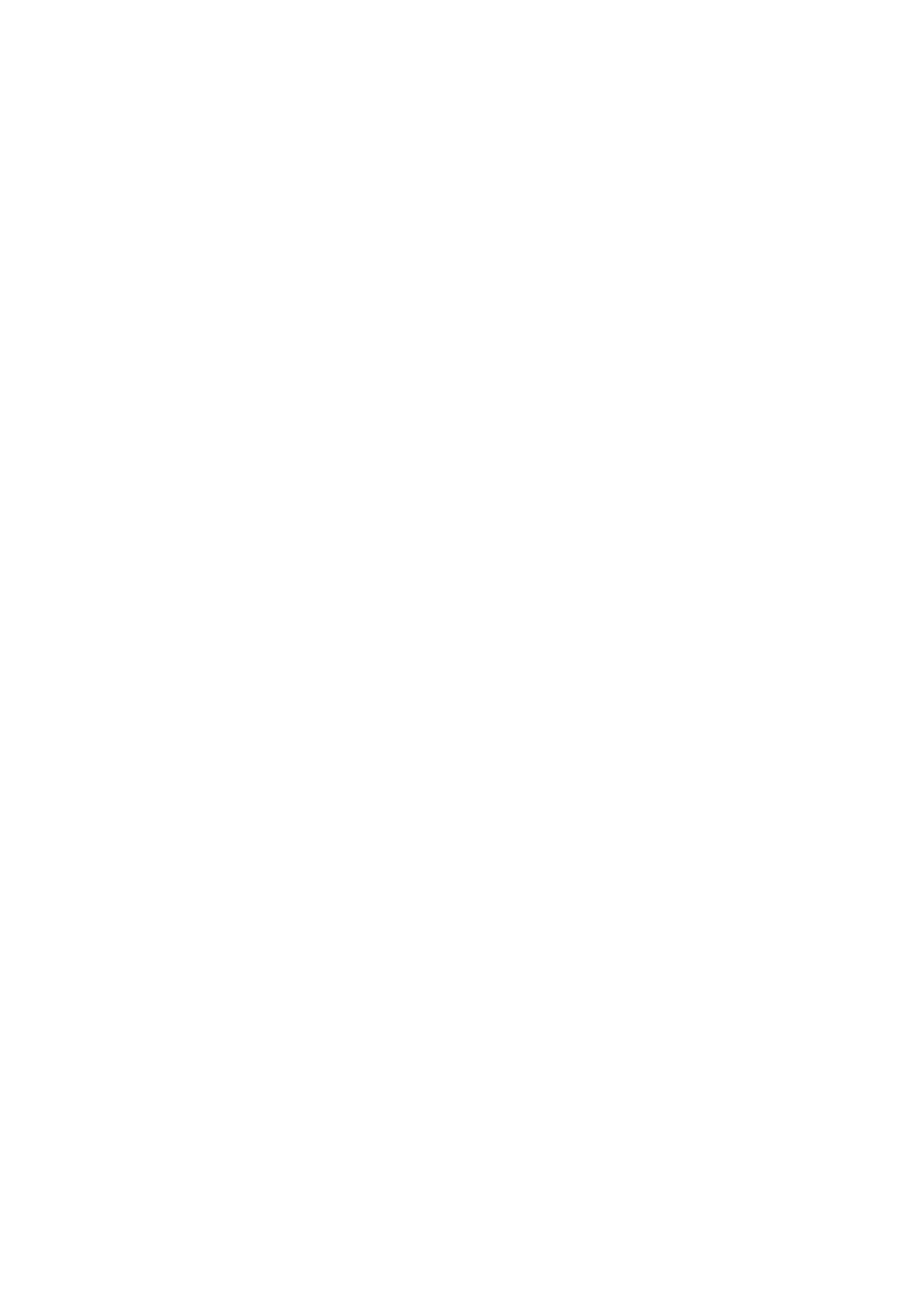

New South Wales

# **Children (Detention Centres) Amendment (Serious Young Offenders Review Panel) Bill 2011**

No , 2011

## **A Bill for**

An Act to amend the *Children (Detention Centres) Act 1987* to constitute the Serious Young Offenders Review Panel; and for other purposes.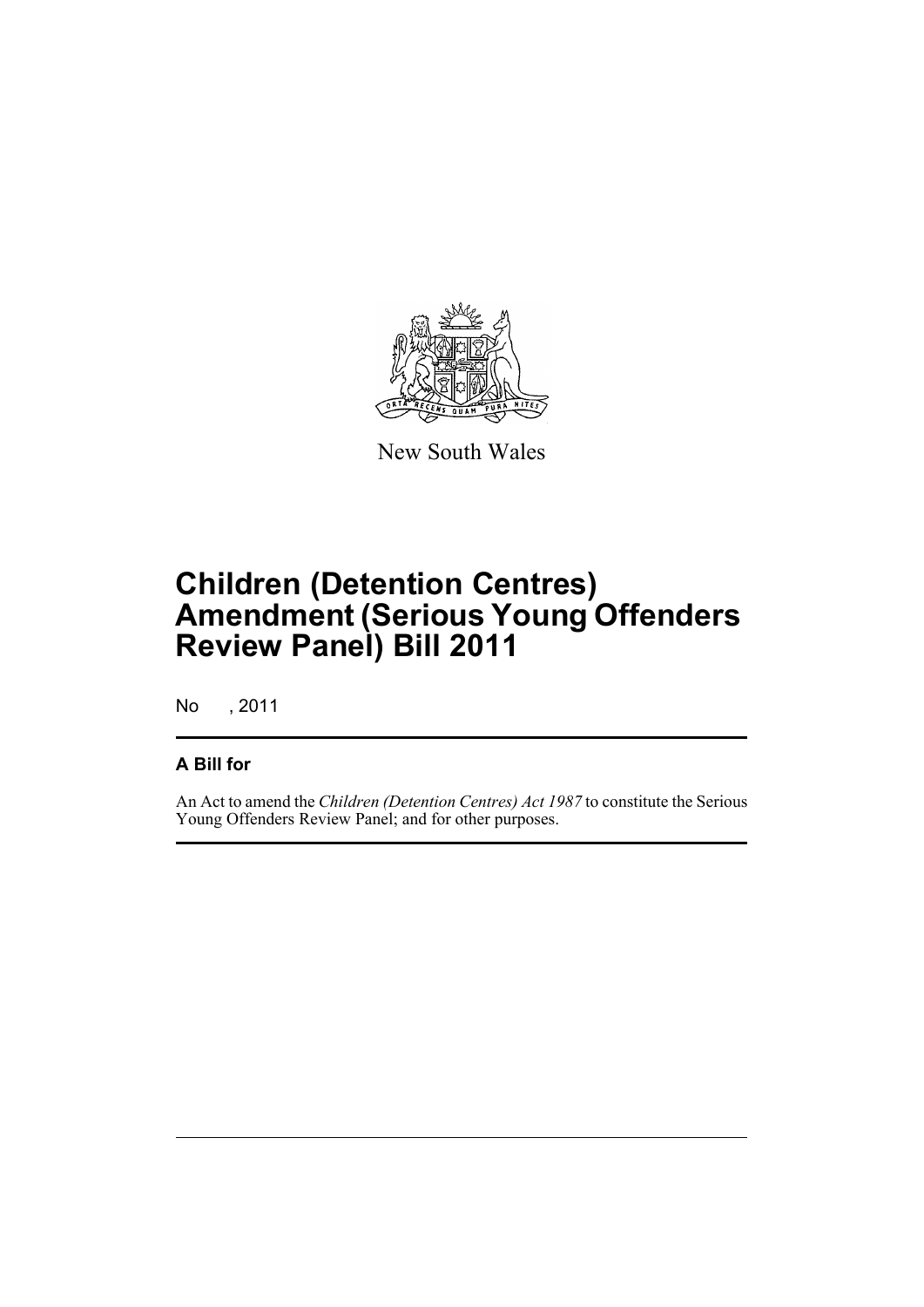<span id="page-7-1"></span><span id="page-7-0"></span>

| The Legislature of New South Wales enacts: |                     |                                                                                                            |                              |  |  |
|--------------------------------------------|---------------------|------------------------------------------------------------------------------------------------------------|------------------------------|--|--|
|                                            |                     | Name of Act                                                                                                | 2                            |  |  |
|                                            |                     | This Act is the Children (Detention Centres) Amendment (Serious<br>Young Offenders Review Panel) Act 2011. | 3<br>$\overline{\mathbf{4}}$ |  |  |
|                                            | <b>Commencement</b> |                                                                                                            |                              |  |  |
|                                            | (1)                 | This Act commences on the date of assent to this Act except as provided<br>by subsection $(2)$ .           | 6<br>7                       |  |  |
|                                            | (2)                 | Schedule 2 commences on the commencement of Schedule 1 [22] to the<br>Jury Amendment Act 2010.             | 8<br>9                       |  |  |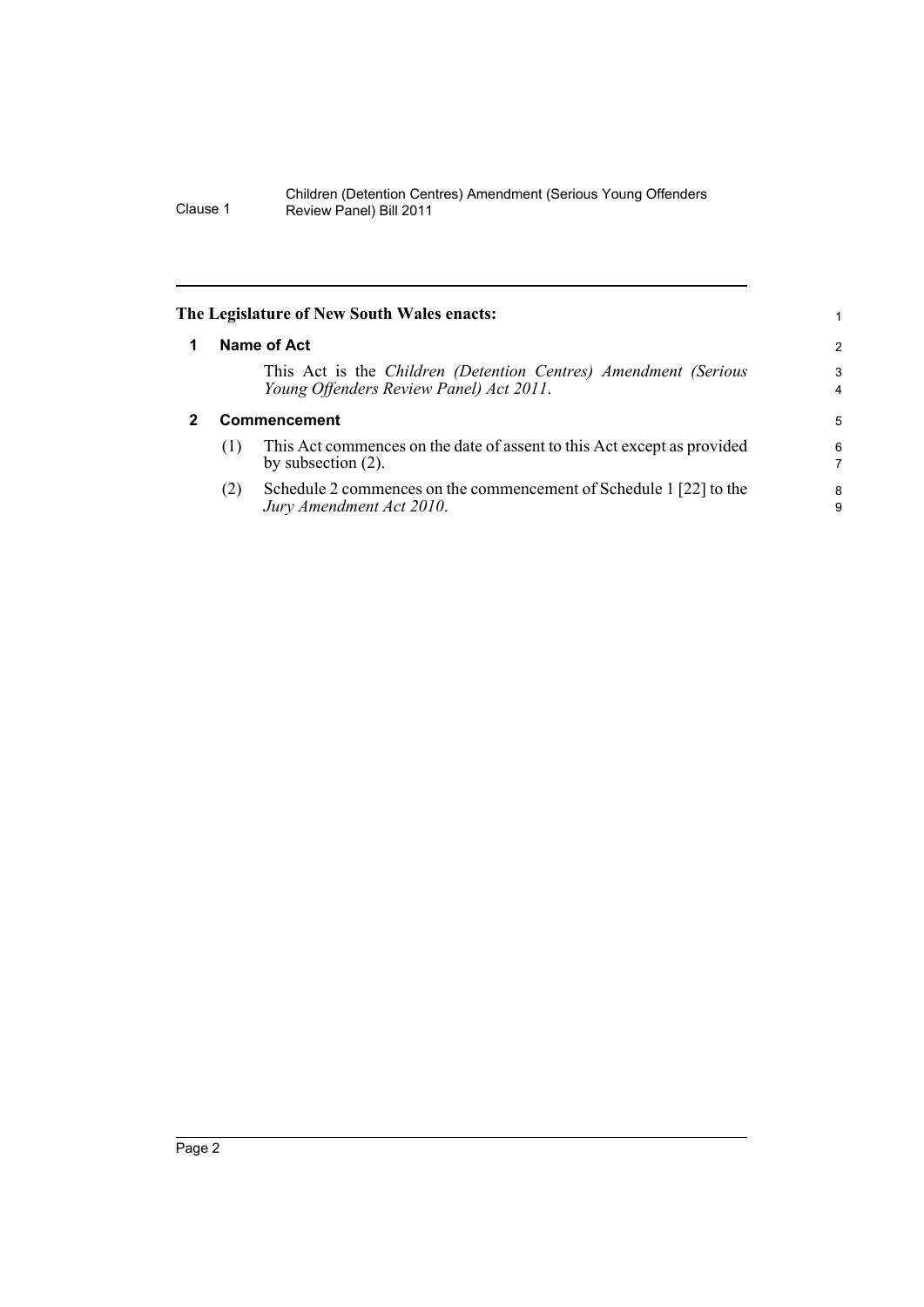Amendment of Children (Detention Centres) Act 1987 No 57 Schedule 1

1 2

## <span id="page-8-0"></span>**Schedule 1 Amendment of Children (Detention Centres) Act 1987 No 57**

| [1]   | <b>Section 3 Definitions</b>                                                                                                                                                                                                                                                                                                                                                              | 3                                              |
|-------|-------------------------------------------------------------------------------------------------------------------------------------------------------------------------------------------------------------------------------------------------------------------------------------------------------------------------------------------------------------------------------------------|------------------------------------------------|
|       | Omit the definitions of <i>Department</i> and <i>juvenile justice officer</i> from<br>section $3(1)$ .                                                                                                                                                                                                                                                                                    | $\overline{\mathbf{4}}$<br>5                   |
|       | Insert in alphabetical order:                                                                                                                                                                                                                                                                                                                                                             | 6                                              |
|       | <b>Department</b> means the Department of Attorney General and<br>Justice.                                                                                                                                                                                                                                                                                                                | $\overline{7}$<br>8                            |
|       | <i>juvenile justice officer</i> means a member of staff of the<br>Department who is principally involved in the administration of<br>this or any other Act administered by the Minister, and includes<br>any member of staff of the Department who is in the branch of the<br>Department known as Juvenile Justice.<br><b>Review Panel means the Serious Young Offenders Review Panel</b> | $\boldsymbol{9}$<br>10<br>11<br>12<br>13<br>14 |
|       | constituted by this Act.                                                                                                                                                                                                                                                                                                                                                                  | 15                                             |
| [2]   | Section 24A Conditions of leave as to non-association and place<br>restriction                                                                                                                                                                                                                                                                                                            | 16<br>17                                       |
|       | Omit "of Juvenile Justice" from section 24A (2) (b).                                                                                                                                                                                                                                                                                                                                      | 18                                             |
| $[3]$ | Section 29 Application of Crimes (Administration of Sentences) Act 1999<br>to detainees                                                                                                                                                                                                                                                                                                   | 19<br>20                                       |
|       | Omit "of the Department of Juvenile Justice" from section 29 (1) (d).                                                                                                                                                                                                                                                                                                                     | 21                                             |
| [4]   | Part 4B                                                                                                                                                                                                                                                                                                                                                                                   | 22                                             |
|       | Insert after Part 4A:                                                                                                                                                                                                                                                                                                                                                                     | 23                                             |
|       | Part 4B Serious Young Offenders Review Panel                                                                                                                                                                                                                                                                                                                                              | 24                                             |
|       | <b>Definitions</b><br>37N                                                                                                                                                                                                                                                                                                                                                                 | 25                                             |
|       | In this Part:                                                                                                                                                                                                                                                                                                                                                                             | 26                                             |
|       | <b>Director-General</b> means:                                                                                                                                                                                                                                                                                                                                                            | 27                                             |
|       | the Chief Executive, Juvenile Justice, or<br>(a)                                                                                                                                                                                                                                                                                                                                          | 28                                             |
|       | if there is no such position in the Department—the<br>(b)<br>Director-General of the Department.                                                                                                                                                                                                                                                                                          | 29<br>30                                       |
|       | serious young offender means a detainee who has been<br>convicted of a serious children's indictable offence within the<br>meaning of the Children (Criminal Proceedings) Act 1987.                                                                                                                                                                                                       | 31<br>32<br>33                                 |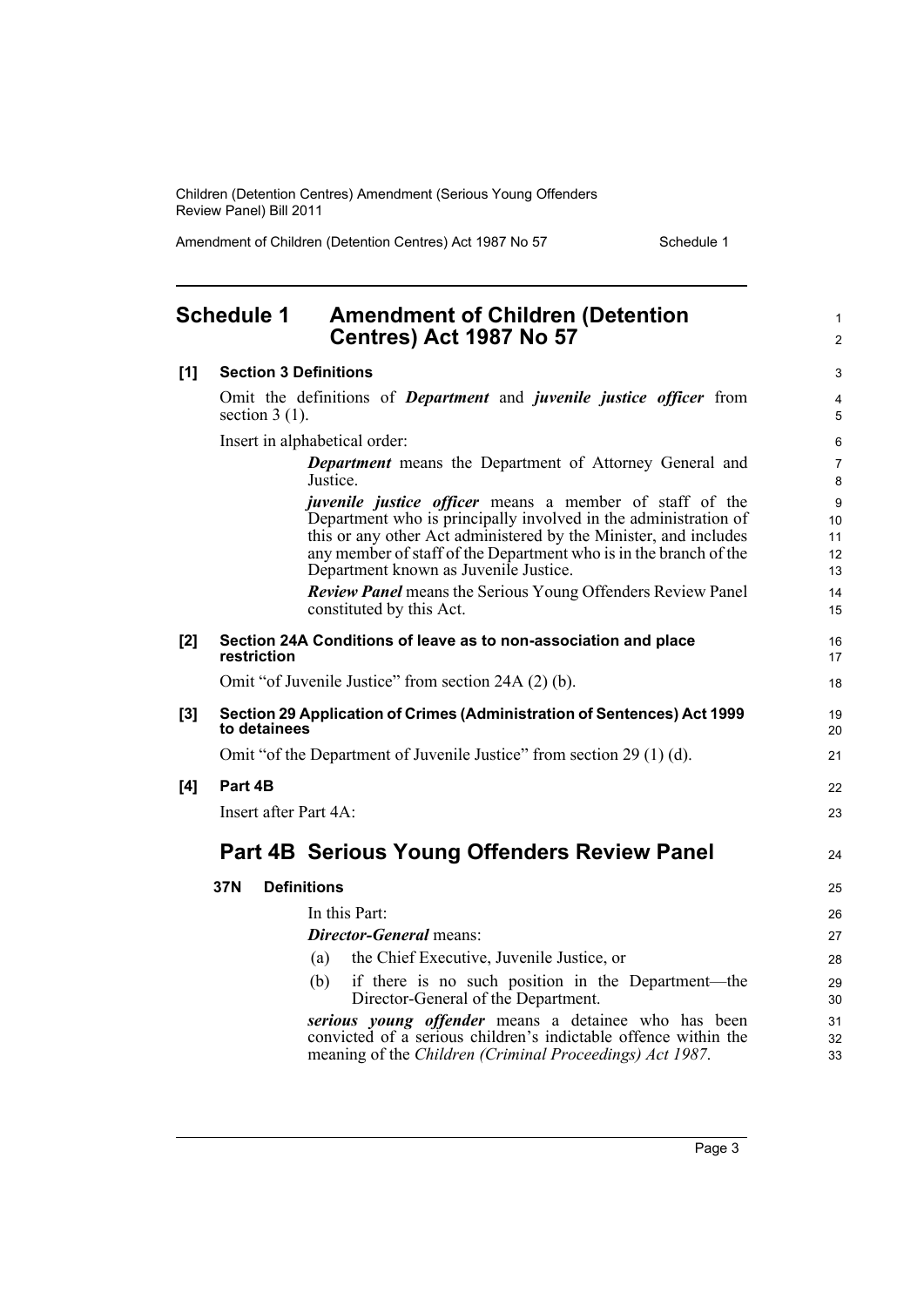Schedule 1 Amendment of Children (Detention Centres) Act 1987 No 57

#### **37O Constitution of Review Panel**

- (1) There is constituted by this Act the Serious Young Offenders Review Panel.
- (2) The Review Panel is to consist of at least 3, but not more than 6 members appointed by the Minister, of whom one is to be a Magistrate, acting Magistrate or retired Magistrate who is to be the Chairperson of the Review Panel.
- (3) Schedule 1A makes provision for the constitution and procedure of the Review Panel.

#### **37P Functions of Review Panel**

- (1) The Review Panel has such functions as are conferred on it by or under this or any other Act or law, including the following functions:
	- (a) providing advice and making recommendations to the Director-General with respect to the classification of serious young offenders who are referred to the Review Panel by the Director-General,
	- (b) providing advice and making recommendations to the Minister or the Director-General with respect to:
		- (i) any matter relating to a detainee (including a serious young offender) that is referred to the Review Panel by the Minister or the Director-General, or
		- (ii) any other matter that may be prescribed by the regulations.
- (2) The Minister or Director-General may refer a person or matter to the Review Panel individually or by reference to a class to which the person or matter belongs.

#### **37Q Matters to be considered by Review Panel**

- (1) The Review Panel must, when exercising its functions in relation to a person who is a serious young offender or other detainee, consider each of the following to the extent that the Review Panel considers it to be relevant:
	- (a) the public interest, including the protection of the public,
	- (b) the nature and circumstances of any offence committed by the person or, in the case of a person on remand, alleged to have been committed by the person,
	- (c) the reasons and recommendations of the court that sentenced the person,

9 10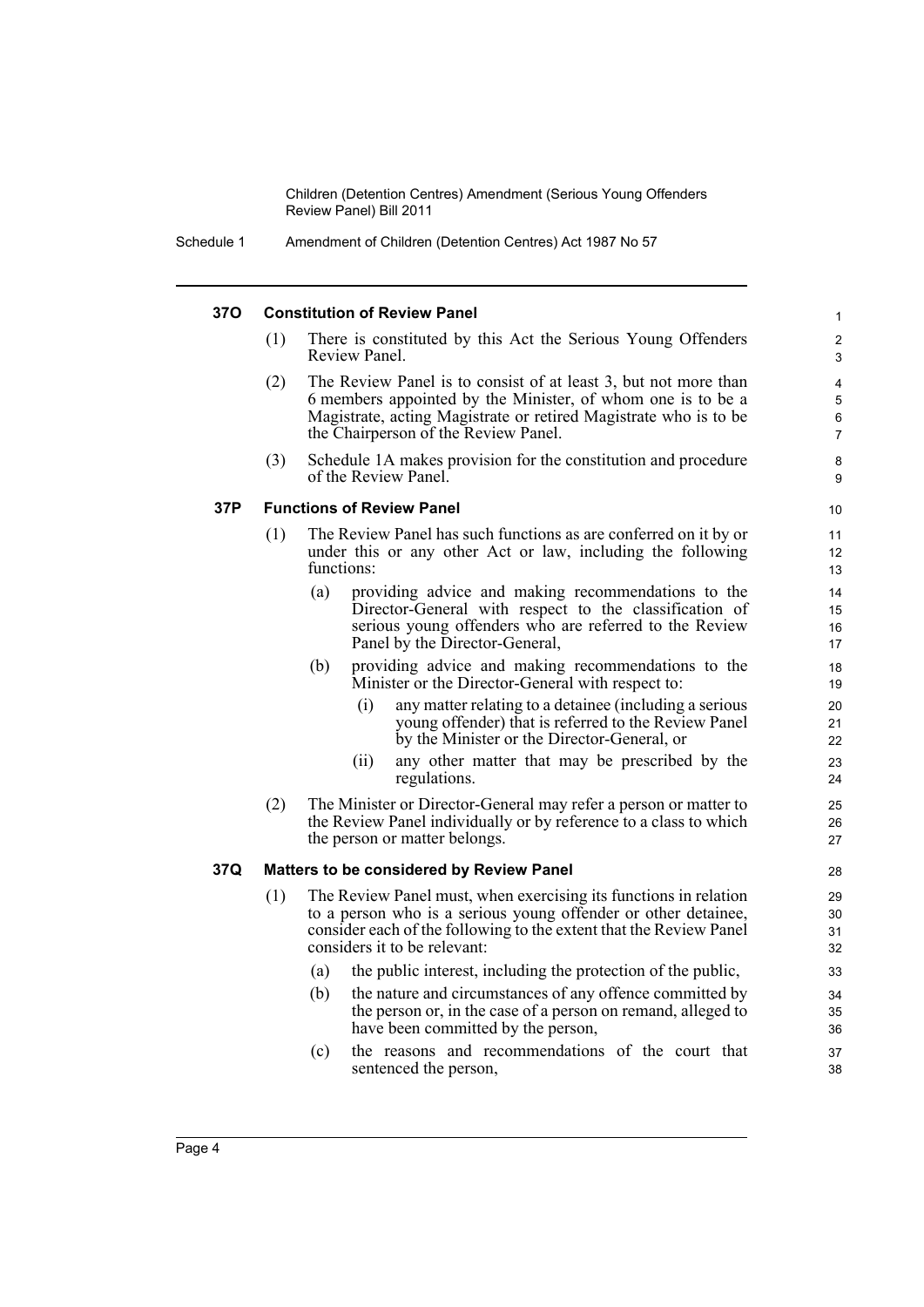|     |     | (d)                   | the criminal history of the person,                                                                                                                                                                                                                             | 1                    |
|-----|-----|-----------------------|-----------------------------------------------------------------------------------------------------------------------------------------------------------------------------------------------------------------------------------------------------------------|----------------------|
|     |     | (e)                   | the time the person has served in custody and the time the<br>person has yet to serve in custody,                                                                                                                                                               | $\overline{c}$<br>3  |
|     |     | (f)                   | the person's conduct while in custody,                                                                                                                                                                                                                          | 4                    |
|     |     | (g)                   | the person's commitment to address offending behaviour,<br>including the person's willingness to participate in<br>rehabilitation programs and the success or otherwise of<br>any such participation,                                                           | 5<br>6<br>7<br>8     |
|     |     | (h)                   | the person's classification history,                                                                                                                                                                                                                            | 9                    |
|     |     | (i)                   | the position of and consequences to any victim of the<br>person, including the victim's family,                                                                                                                                                                 | 10<br>11             |
|     |     | (i)                   | any submissions made by any victims of the person,                                                                                                                                                                                                              | 12                   |
|     |     | (k)                   | the need to maintain public confidence<br>the<br>1n<br>administration of criminal justice,                                                                                                                                                                      | 13<br>14             |
|     |     | (l)                   | the rehabilitation of the person and the re-entry of the<br>person into the community as a law-abiding citizen,                                                                                                                                                 | 15<br>16             |
|     |     | (m)                   | the availability to the person of family, departmental and<br>other support,                                                                                                                                                                                    | 17<br>18             |
|     |     | (n)                   | any relevant reports about the person (including reports<br>made by counsellors, health practitioners or educational<br>establishments) that are available to the Review Panel,                                                                                 | 19<br>20<br>21       |
|     |     | $\circ$               | any other matter that may be prescribed by the regulations.                                                                                                                                                                                                     | 22                   |
|     | (2) |                       | The Review Panel may also consider any other matter that it<br>considers to be relevant.                                                                                                                                                                        | 23<br>24             |
|     | (3) |                       | The regulations may specify how any matter is to be taken into<br>consideration by the Review Panel under this section.                                                                                                                                         | 25<br>26             |
| 37R |     | <b>Annual reports</b> |                                                                                                                                                                                                                                                                 | 27                   |
|     |     |                       | A report of the Review Panel's activities during a year is to be<br>included in the annual report of the Department.                                                                                                                                            | 28<br>29             |
| 37S |     |                       | Security of certain information                                                                                                                                                                                                                                 | 30                   |
|     |     |                       | Nothing in this Act or the regulations requires a person to be<br>provided with a copy of a report or another document (or any part<br>of the report or document) if its provision to the person may, in<br>the opinion of the Chairperson of the Review Panel: | 31<br>32<br>33<br>34 |
|     |     | (a)                   | adversely affect the security, discipline or good order of a<br>detention centre, or                                                                                                                                                                            | 35<br>36             |
|     |     | (b)                   | endanger the person or any other person, or                                                                                                                                                                                                                     | 37                   |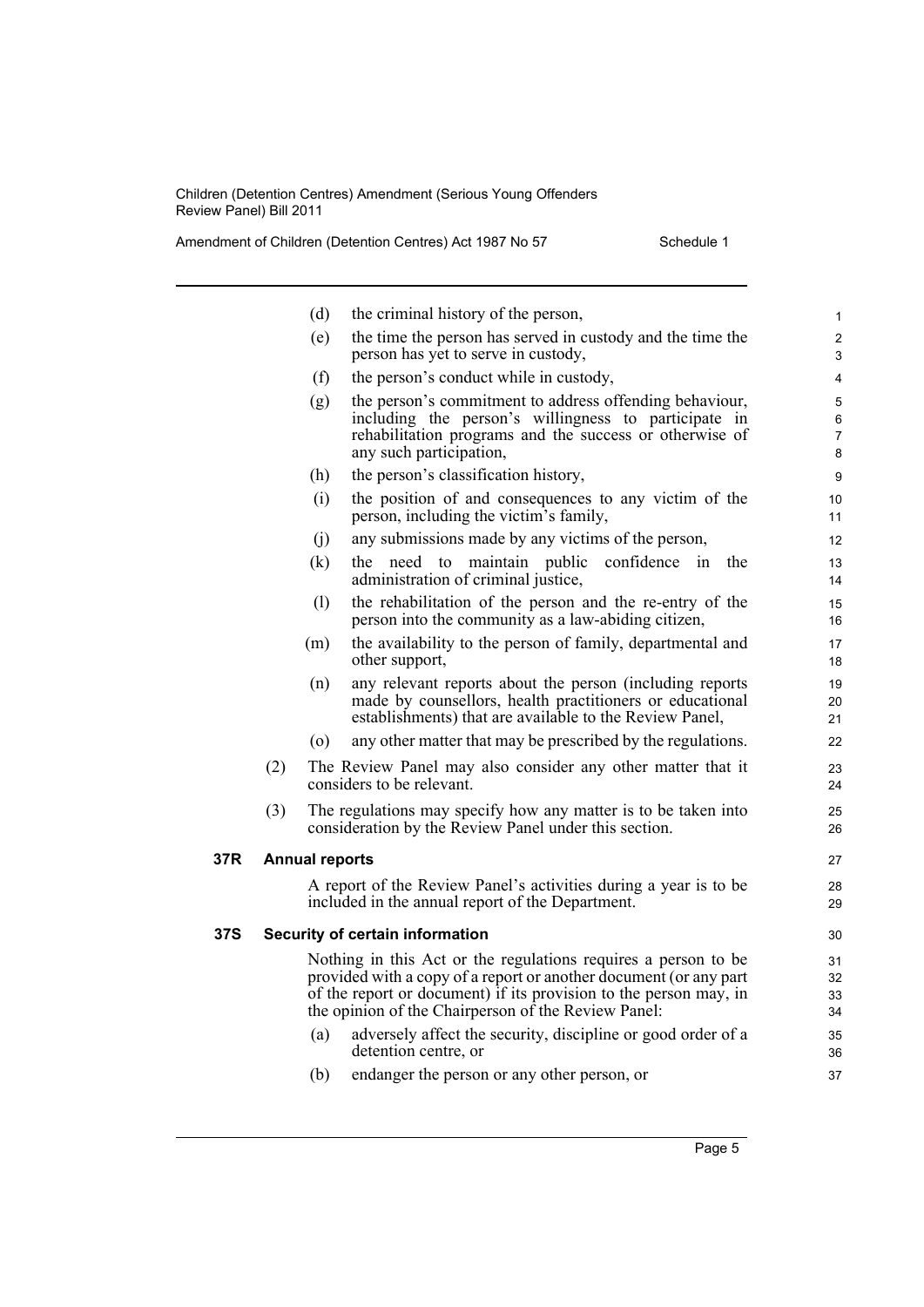|  | Schedule 1 | Amendment of Children (Detention Centres) Act 1987 No 57 |
|--|------------|----------------------------------------------------------|
|--|------------|----------------------------------------------------------|

|     | jeopardise the conduct of any lawful investigation, or<br>(c)               | $\mathbf{1}$            |
|-----|-----------------------------------------------------------------------------|-------------------------|
|     | (d)<br>prejudice the public interest.                                       | $\overline{2}$          |
| [5] | <b>Section 45 Regulations</b>                                               | 3                       |
|     | Omit "with respect to:" from section 45 (1).                                | $\overline{\mathbf{4}}$ |
|     | Insert instead "with respect to the following:".                            | 5                       |
| [6] | Section 45 (1) (c)                                                          | 6                       |
|     | Omit "detainees, and". Insert instead "detainees,".                         | $\overline{7}$          |
| [7] | Section 45 (1) (e)                                                          | 8                       |
|     | Insert after section $45(1)(d)$ :                                           | 9                       |
|     | the constitution, functions, and procedures of the Review<br>(e)<br>Panel.  | 10<br>11                |
| [8] | Section 46 Savings and transitional provisions                              | 12                      |
|     | Omit the section.                                                           | 13                      |
| [9] | <b>Schedule 1A</b>                                                          | 14                      |
|     | Insert before Schedule 1:                                                   | 15                      |
|     | <b>Schedule 1A</b><br><b>Serious Young Offenders Review</b><br><b>Panel</b> | 16<br>17                |
|     | (Section 37O)                                                               | 18                      |
|     | <b>Preliminary</b><br>Part 1                                                | 19                      |
|     | <b>Definitions</b><br>1                                                     | 20                      |
|     | In this Schedule:                                                           | 21                      |
|     | <b>Chairperson</b> means the Chairperson of the Review Panel.               | 22                      |
|     | <b>Director-General</b> has the same meaning as it has in Part 4B.          | 23                      |
|     | <i>member</i> means any member of the Review Panel.                         | 24                      |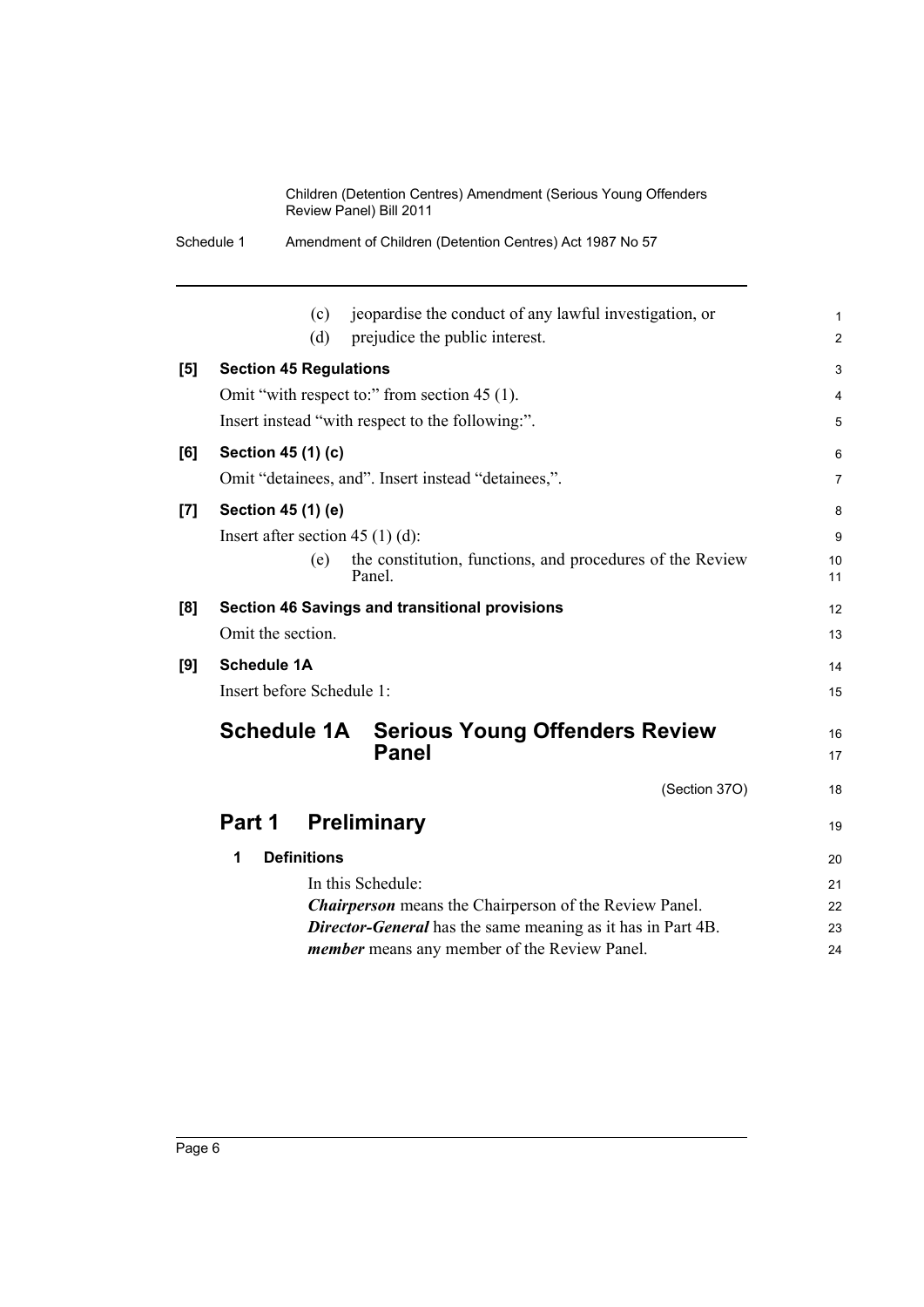Amendment of Children (Detention Centres) Act 1987 No 57 Schedule 1

| Part 2       |                                                | <b>Constitution</b>                                                                                                                                                                                                                                               |  |  |
|--------------|------------------------------------------------|-------------------------------------------------------------------------------------------------------------------------------------------------------------------------------------------------------------------------------------------------------------------|--|--|
| $\mathbf{2}$ |                                                | <b>Chairperson and acting Chairperson</b>                                                                                                                                                                                                                         |  |  |
|              | (1)                                            | Neither the appointment of a person who is a Magistrate as<br>Chairperson or acting Chairperson, nor the person's service as<br>Chairperson or acting Chairperson, affects:                                                                                       |  |  |
|              |                                                | the person's tenure of the office of a Magistrate, or<br>(a)                                                                                                                                                                                                      |  |  |
|              |                                                | (b)<br>the person's rank, title, status, precedence, salary or other<br>rights or privileges as a holder of the office of a Magistrate.                                                                                                                           |  |  |
|              | (2)                                            | A person who is a Magistrate may exercise the powers of a<br>Magistrate even though the person is Chairperson or acting<br>Chairperson.                                                                                                                           |  |  |
|              | (3)                                            | Service of a Magistrate as Chairperson or acting Chairperson is,<br>for all purposes, taken to be service as a Magistrate.                                                                                                                                        |  |  |
| 3            |                                                | <b>Acting members</b>                                                                                                                                                                                                                                             |  |  |
|              | (1)                                            | The Minister may, from time to time, appoint a person to act in<br>the office of a member during the illness or absence of the<br>member, and the person, while so acting, has and may exercise<br>all the functions of the member and is taken to be the member. |  |  |
|              | (2)                                            | A person may be appointed to act in the office of a member only<br>if the person is qualified to be appointed to the particular office.                                                                                                                           |  |  |
|              | (3)                                            | The Minister may remove any person from any office to which<br>the person was appointed under this clause.                                                                                                                                                        |  |  |
|              | (4)                                            | A person, while acting in the office of a member, is entitled to be<br>paid such remuneration (including travelling and subsistence<br>allowances) as the Minister may from time to time determine in<br>respect of the person.                                   |  |  |
|              | (5)                                            | For the purposes of this clause, a vacancy in the office of a<br>member is taken to be an absence from the office of the member.                                                                                                                                  |  |  |
| 4            | Nominee of Director-General to attend meetings |                                                                                                                                                                                                                                                                   |  |  |
|              | (1)                                            | A nominee of the Director-General is to attend meetings of the<br>Review Panel but is not entitled to vote at any such meeting.                                                                                                                                   |  |  |
|              | (2)                                            | The function of the nominee is to provide advice to the Review<br>Panel about policies and procedures of the Department and any<br>other matter relating to the administration of juvenile justice.                                                               |  |  |
|              | (3)                                            | The Review Panel is not to conduct a meeting in the absence of<br>the nominee.                                                                                                                                                                                    |  |  |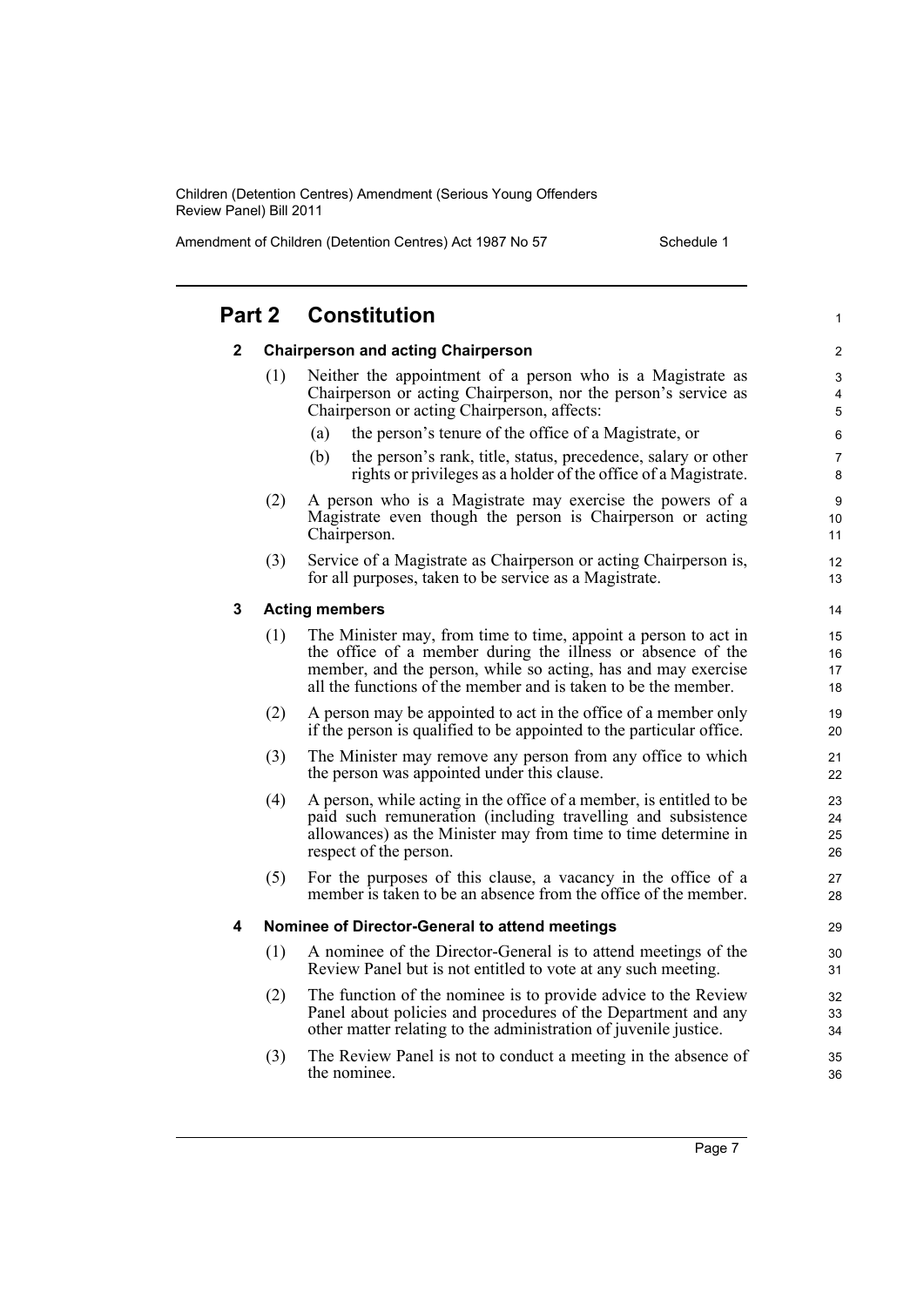Schedule 1 Amendment of Children (Detention Centres) Act 1987 No 57

| 5              |     | <b>Term of office</b> |                                                                                                                                                                                                                                                                 |                            |
|----------------|-----|-----------------------|-----------------------------------------------------------------------------------------------------------------------------------------------------------------------------------------------------------------------------------------------------------------|----------------------------|
|                |     |                       | Subject to this Schedule and the regulations, a member holds<br>office for such period (not exceeding 2 years) as is specified in<br>the member's instrument of appointment, but is eligible (if<br>otherwise qualified) for re-appointment.                    | $\overline{\mathbf{4}}$    |
| 6              |     |                       | <b>Part-time appointments</b>                                                                                                                                                                                                                                   | 6                          |
|                |     |                       | Members hold office on a part-time basis.                                                                                                                                                                                                                       | 7                          |
| $\overline{7}$ |     | <b>Remuneration</b>   |                                                                                                                                                                                                                                                                 | 8                          |
|                |     |                       | A member is entitled to be paid such remuneration (including<br>travelling and subsistence allowances) as the Minister may from<br>time to time determine in respect of the member.                                                                             | 9<br>10<br>11              |
| 8              |     |                       | Vacancy in office of member                                                                                                                                                                                                                                     | $12 \overline{ }$          |
|                | (1) |                       | The office of a member becomes vacant if the member:                                                                                                                                                                                                            | 13                         |
|                |     | (a)                   | dies, or                                                                                                                                                                                                                                                        | 14                         |
|                |     | (b)                   | completes a term of office and is not re-appointed, or                                                                                                                                                                                                          | 15                         |
|                |     | (c)                   | resigns the office by instrument in writing addressed to the<br>Minister, or                                                                                                                                                                                    | 16<br>17                   |
|                |     | (d)                   | is removed from office by the Minister, or                                                                                                                                                                                                                      | 18                         |
|                |     | (e)                   | becomes bankrupt, applies to take the benefit of any law<br>for the relief of bankrupt or insolvent debtors, compounds<br>with his or her creditors or makes an assignment of his or<br>her remuneration for their benefit, or                                  | 19<br>20<br>21<br>22       |
|                |     | (f)                   | becomes a mentally incapacitated person, or                                                                                                                                                                                                                     | 23                         |
|                |     | (g)                   | is convicted in New South Wales of an offence that is<br>punishable by imprisonment for 12 months or more or is<br>convicted elsewhere than in New South Wales of an<br>offence that, if committed in New South Wales, would be<br>an offence so punishable, or | 24<br>25<br>26<br>27<br>28 |
|                |     | (h)                   | ceases to hold the qualifications necessary for appointment<br>to the office to which the member was appointed.                                                                                                                                                 | 29<br>30                   |
|                | (2) |                       | The Minister may remove a member from office at any time.                                                                                                                                                                                                       | 31                         |
| 9              |     |                       | Filling of vacancy in office of member                                                                                                                                                                                                                          | 32                         |
|                |     |                       | If the office of a member becomes vacant, a person is, subject to<br>this Act, to be appointed to fill the vacancy.                                                                                                                                             | 33<br>34                   |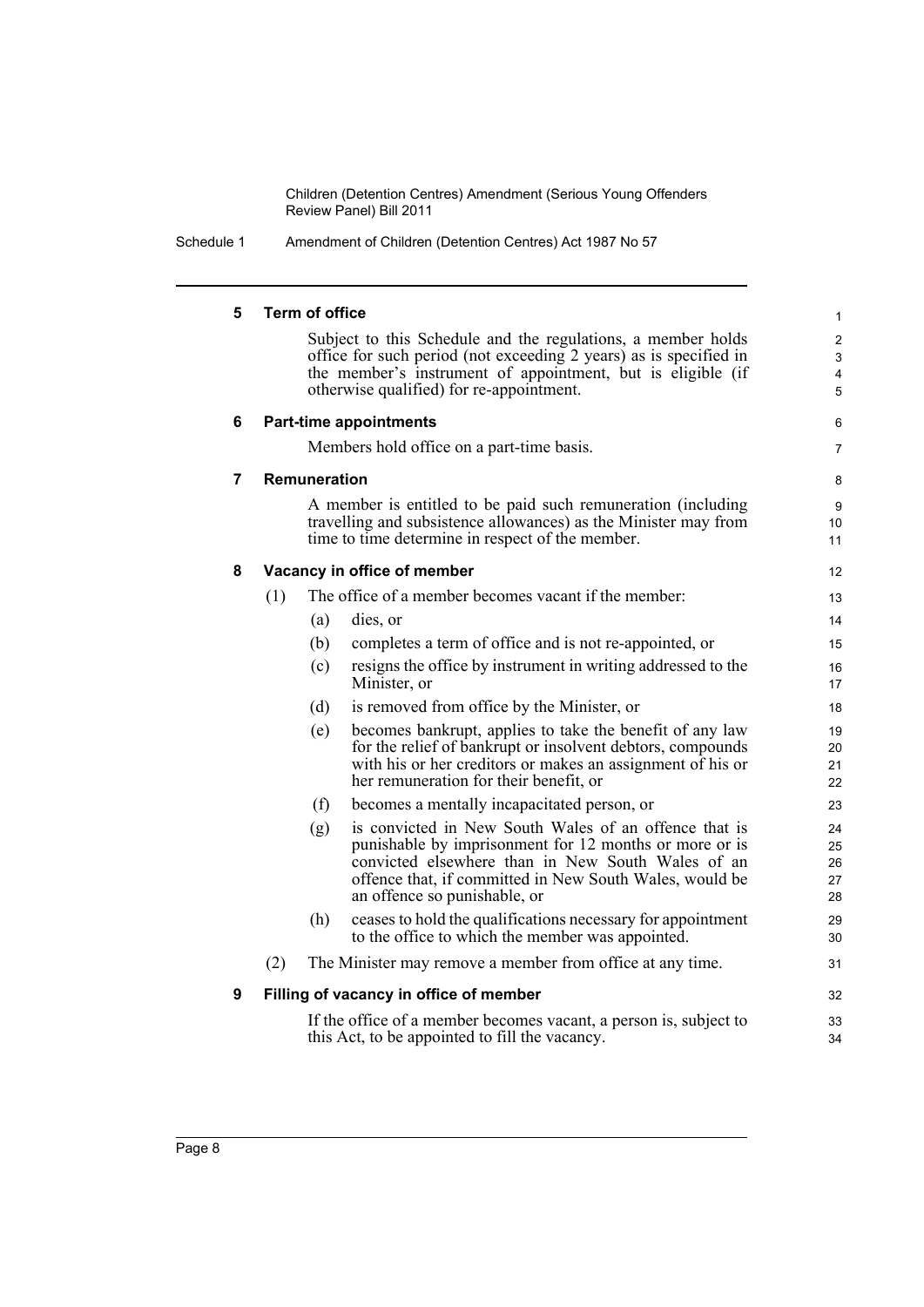Amendment of Children (Detention Centres) Act 1987 No 57 Schedule 1

|    |        | <b>Effect of certain other Acts</b>                                                                                                                                                                                                                                                                                                                                                                     |  |
|----|--------|---------------------------------------------------------------------------------------------------------------------------------------------------------------------------------------------------------------------------------------------------------------------------------------------------------------------------------------------------------------------------------------------------------|--|
|    | (1)    | Chapter 2 of the <i>Public Sector Employment and Management</i><br><i>Act 2002</i> does not apply to or in respect of the appointment of a<br>member.                                                                                                                                                                                                                                                   |  |
|    | (2)    | If by or under any Act provision is made:                                                                                                                                                                                                                                                                                                                                                               |  |
|    |        | requiring a person who is the holder of a specified office to<br>(a)<br>devote the whole of his or her time to the duties of that<br>office, or                                                                                                                                                                                                                                                         |  |
|    |        | prohibiting the person from engaging in employment<br>(b)<br>outside the duties of that office,                                                                                                                                                                                                                                                                                                         |  |
|    |        | the provision does not operate to disqualify the person from<br>holding that office and also the office of a member or from<br>accepting and retaining any remuneration payable to the person<br>under this Act as a member.                                                                                                                                                                            |  |
| 11 |        | <b>Personal liability</b>                                                                                                                                                                                                                                                                                                                                                                               |  |
|    |        | A matter or thing done or omitted to be done by the Review<br>Panel, a member of the Review Panel or a person acting under the<br>direction of the Review Panel does not, if the matter or thing was<br>done or omitted to be done in good faith for the purpose of<br>executing this or any other Act, subject a member or a person so<br>acting personally to any action, liability, claim or demand. |  |
|    |        |                                                                                                                                                                                                                                                                                                                                                                                                         |  |
|    | Part 3 | <b>Procedure</b>                                                                                                                                                                                                                                                                                                                                                                                        |  |
| 12 |        | <b>General procedure</b>                                                                                                                                                                                                                                                                                                                                                                                |  |
|    |        | The procedure for the calling of meetings of the Review Panel<br>and for the conduct of business at those meetings is, subject to<br>this Act and the regulations, to be as determined by the<br>Director-General.                                                                                                                                                                                      |  |
| 13 | Quorum |                                                                                                                                                                                                                                                                                                                                                                                                         |  |
|    |        | The quorum for a meeting of the Review Panel is a majority of its<br>members for the time being.                                                                                                                                                                                                                                                                                                        |  |
| 14 |        | <b>Presiding member</b>                                                                                                                                                                                                                                                                                                                                                                                 |  |
|    |        | The Chairperson is to preside at a meeting of the Review Panel.                                                                                                                                                                                                                                                                                                                                         |  |
| 15 | Voting |                                                                                                                                                                                                                                                                                                                                                                                                         |  |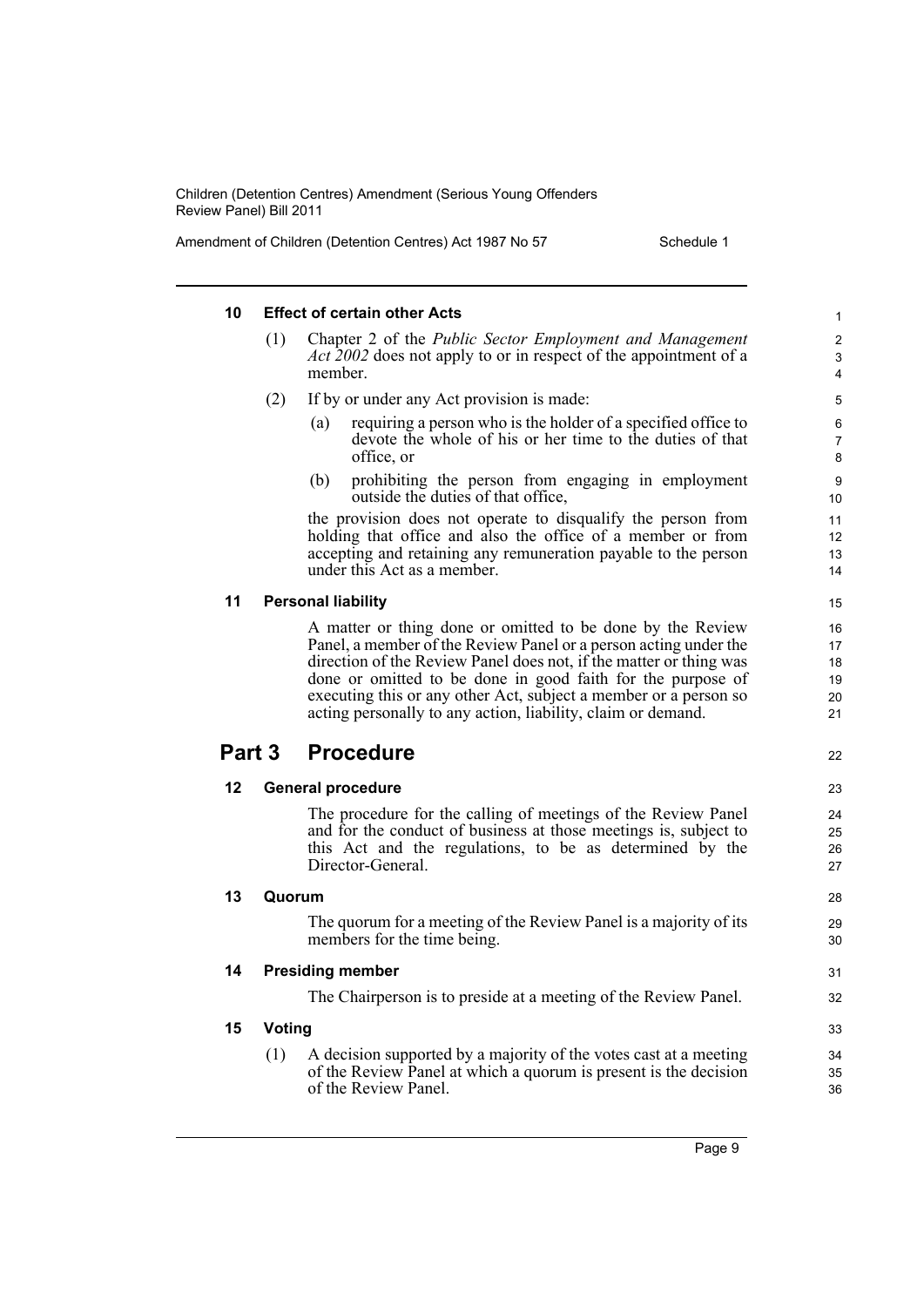Schedule 1 Amendment of Children (Detention Centres) Act 1987 No 57

(2) The presiding member has a deliberative vote and, in the event of an equality of votes, has a second or casting vote.

1  $\overline{2}$ 

### **16 Transaction of business outside meetings or by telephone**

- (1) The Review Panel may, with the approval of the Director-General, transact any of its business by the circulation of papers among all the members of the Review Panel for the time being, and a resolution in writing approved in writing by a majority of the members is taken to be a decision of the Review Panel.
- (2) The Review Panel may, with the approval of the Director-General, transact any of its business at a meeting at which members (or some members) participate by telephone, closed-circuit television or other means, but only if any member who speaks on a matter before the meeting can be heard by the other members.
- (3) For the purposes of:
	- (a) the approval of a resolution under subclause (1), or
	- (b) a meeting held in accordance with subclause (2),

the Chairperson and each member have the same voting rights as they have at an ordinary meeting of the Review Panel.

- (4) A resolution approved under subclause (1) is, subject to the regulations, to be recorded in the minutes of the meetings of the Review Panel.
- (5) Papers may be circulated among the members for the purposes of subclause (1) by facsimile or other transmission of the information in the papers concerned.

### **[10] Schedule 1 Savings and transitional provisions** Omit "(Section 46)".

### **[11] Schedule 1, clause 1A (1)**

Insert at the end of the subclause:

*Children (Detention Centres) Amendment (Serious Young Offenders Review Panel) Act 2011*